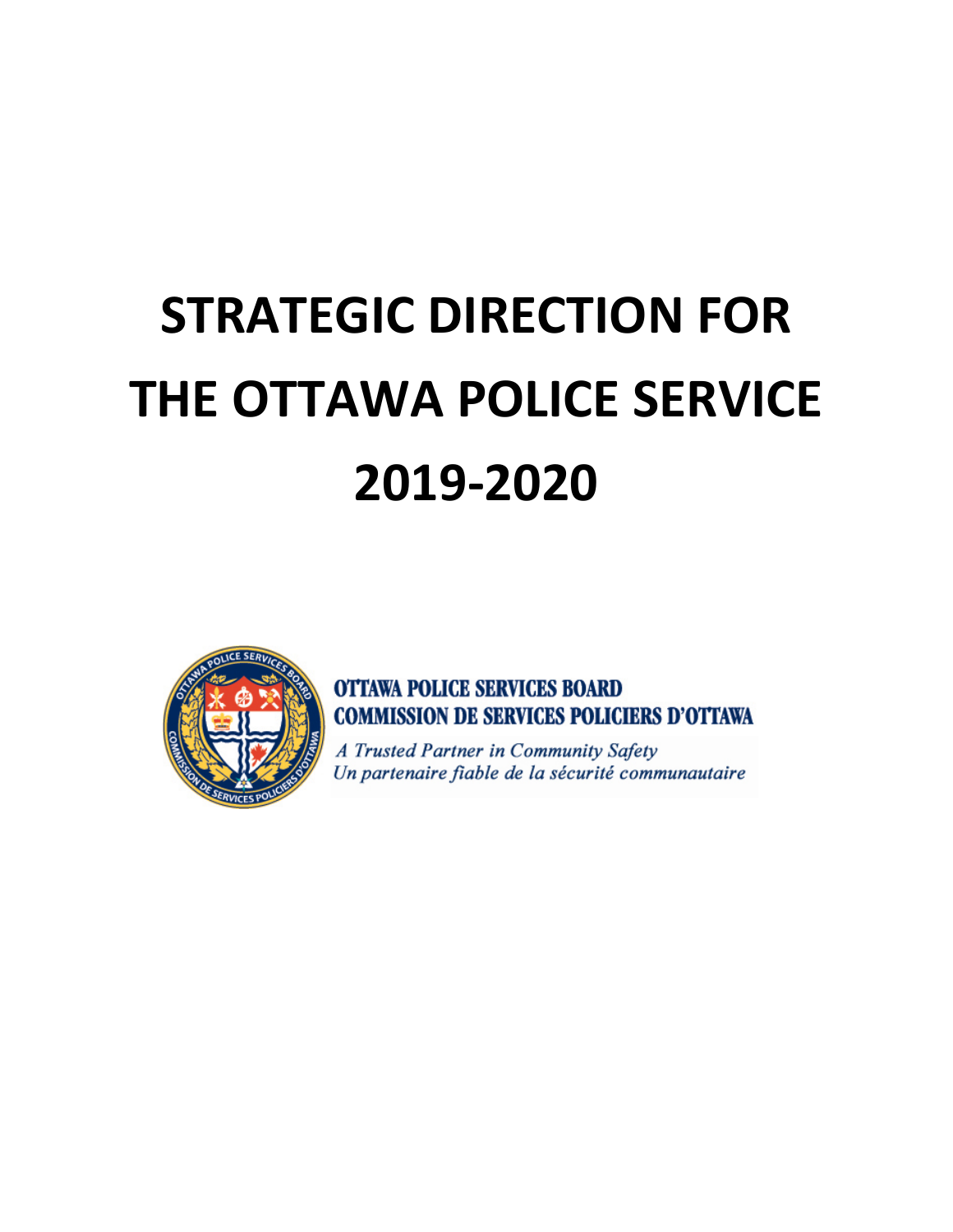# **MESSAGE FROM THE BOARD CHAIR**

On behalf of Ottawa Police Services Board (OPSB), I am pleased to introduce the strategic direction for the Ottawa Police Service for the coming eighteen months. This plan is about making near-term adjustments during a period of transition, to respond to feedback we've received from our communities and members, and to help the Service achieve its vision of being a trusted partner in community safety and deliver effective policing services to the citizens of Ottawa.

#### **Diane Deans**

*Chair, Ottawa Police Services Board*

## **MESSAGE FROM THE CHIEF OF POLICE**

With a mandate to respond to emergencies, keep public order, enforce the law, prevent crime, and help victims of crime, the Ottawa Police Service (OPS) protects the safety and security of our diverse communities around the clock. Over the past few years the Service has made changes intended to improve effectiveness and efficiency; and while benefits have been realized, we know there's still work to be done. We appreciate your ongoing input, and this eighteen month plan of action reflects how we will continue to work together to find new ways to balance the needs of our community and our Members within our fiscal and operating environment.

#### **Steve Bell**

*Interim Chief of Police*

## **CONTEXT**

Policing across Canada is increasingly complex and dynamic. Some of the key trends we see are: noncriminal issues that draw on police resources; demands for more proactive policing efforts to address local problems; a national increase in violent crime (rate and severity) and an increase in borderless crimes; mounting budgetary pressures; greater public scrutiny and demands for enhanced accountability and transparency; an evolving legal, regulatory and oversight environment; and changes in technology and social media usage. Policing the Nation's Capital also presents unique challenges given the size, geographic and demographic diversity of the City, the provincial border, and presence of multiple law enforcement agencies.

Much of 2019 and 2020 will be a period of transition for the Service - the new Board was appointed in December 2018 and is still familiarizing itself with the Service; recruitment is underway for the Chief and Chief Administrative Officer positions; key legislation is being phased in; and a new city-wide community safety and well-being plan is currently in development. As a result, this Plan has a shorter time horizon and focuses on five key priority areas, supported by targeted activities and deliverables. We will continue to monitor progress through public opinion research, member surveys, and operational metrics.



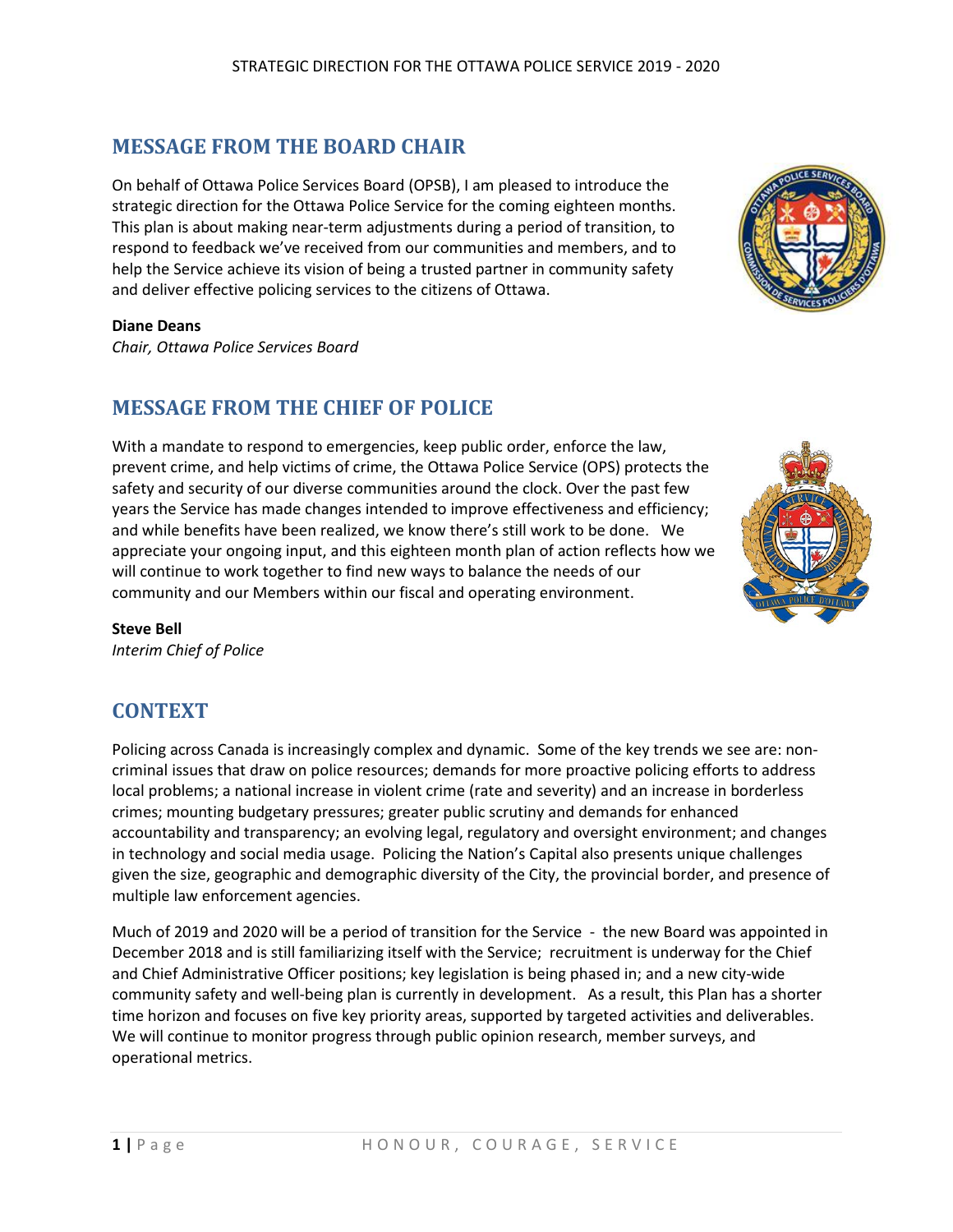# **INPUT – WHAT WE HEARD**

This Plan represents feedback that was heard from residents, businesses, school boards, community partners and stakeholders, city councillors, OPS members, and members of the OPSB.

## **From Our Communities**

In 2018 we conducted comprehensive public opinion research using a variety of methods. Key findings from this research include:

- Satisfaction with the quality of policing service remains high; however there has been a small decline since 2015;
- Public trust in the Service remains high however more residents say their trust has declined;
- The vast majority of residents feel safe in their homes however there is growing concern with guns and gangs, traffic and road safety, drugs/dealers, and violence against specific groups (women, youth, seniors, ethnic minorities, and LGBTQ2); and
- There is a greater desire for transparency, more community policing (increased presence and familiarity with officers at the neighbourhood level), diversity in the workforce, enhanced training in mental health and cultural diversity for frontline officers.

#### **From Our Members**

In 2018, the OPS conducted its eighth member engagement survey. Overall, member engagement and job satisfaction remains low, consistent with the 2015 results. The top three drivers of engagement in 2018 were the same as in 2015:

- Professional growth (perceptions of favoritism, inequality in training opportunities);
- Executive Command (perceptions regarding values and differences between senior leaders); and
- Organizational performance (dissatisfaction relating to staffing levels and changes to service delivery model and perceptions of accountability/performance).

As part of the 2017 Member Census, we also learned that the typical OPS member is a white, heterosexual English speaking male, aged 45-54, born in Canada, married and living with dependents aged 6-14 years old, in a sworn position with 10-15 years service with OPS. In terms of diversity, the OPS has a strong representation of Indigenous, Latin/Hispanic, LGB2sQ+ relative to their proportion of Ottawa's population, but a lower representation among Asian, Black, Middle Eastern groups; and the percentage of female police officers has remained constant at 23% (2012). We also learned that Members perceive low levels of diversity and inclusion, particularly with persons with a disability, females, and racialized members. Diverse members do not feel as included, while other members feel they are being treated unfairly. Members are looking for more transparency, equity and consistency in key processes.



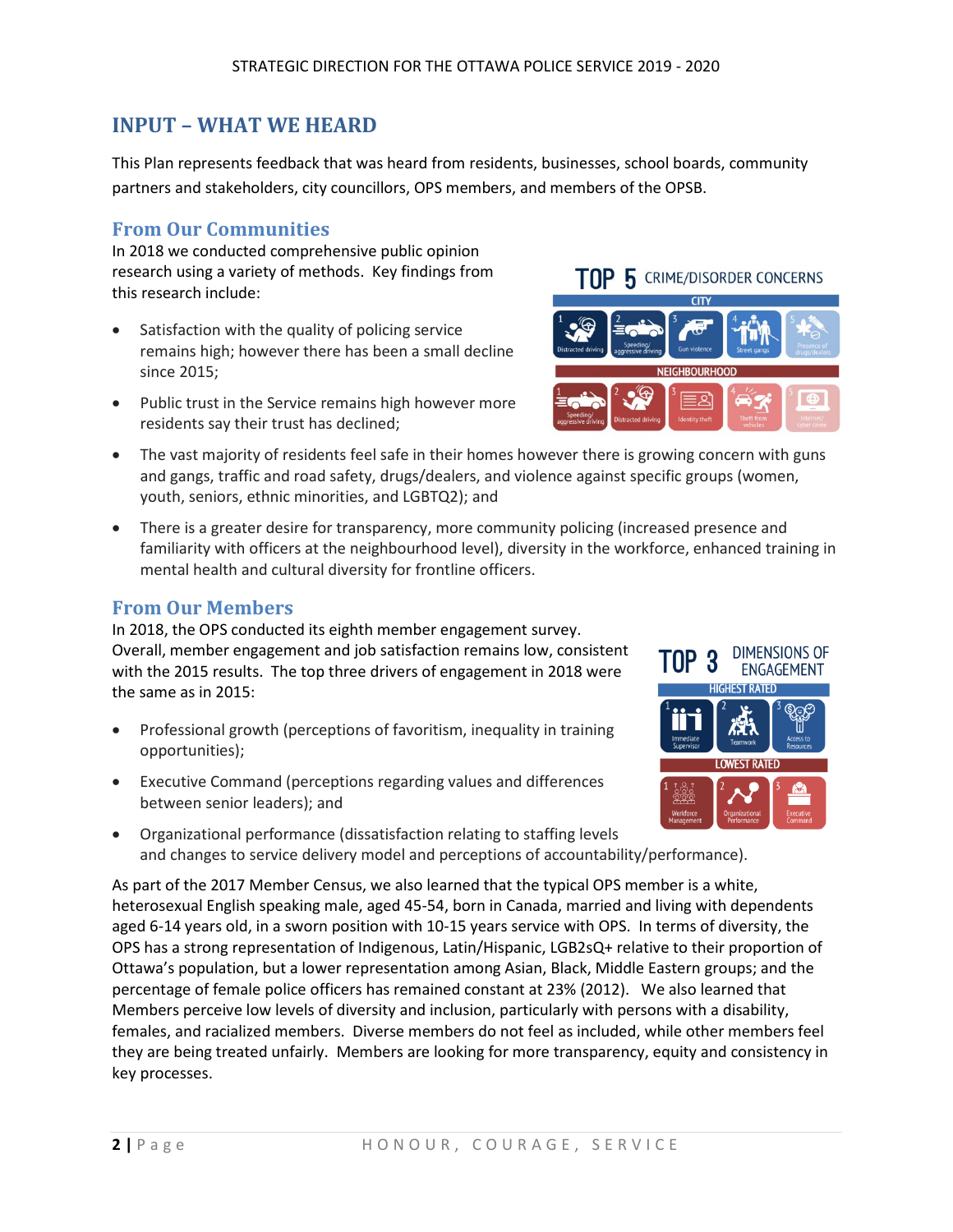# **STRATEGIC PRIORITIES FOR THE NEXT 18 MONTHS**

Based on the synthesis of the information gathered through the planning process, the Ottawa Police Services Board has reconfirmed *Community*, *Members* and *Service* as the three areas of focus to serve as the foundation for the next 18 months. Interwoven throughout these three areas of focus are four priorities: Community Policing; Equity, Diversity and Inclusion; Member Support; and Modernization.

Within each of the four priorities, specific activities or key deliverables have been identified that can be reasonably accomplished within the next eighteen months.

# **Advance Community Policing**

Ottawa is made up of many diverse communities – whether defined by geography, age, gender, ethnicity, sexual orientation, socio-economic status, religion, culture, physical ability, or shared background or interests. The OPS works with and provides service to them all. The

key to a safe community is a mobilized and engaged community that is prepared to act and work to prevent and solve crime in recognition that safety is a shared responsibility. Communities in Ottawa regularly identify low-level crime and social disorder issues that affect their quality of life and bring them to the attention of the OPS, and changes in recent years in how OPS addresses these concerns have not been well received by our communities. One way the OPS will work with the communities to problem solve at the local level is to establish neighbourhood based teams to fill the void created by the loss of neighbourhood officers and to enhance relationships with the communities. To start, these teams will be established in three high investment neighbourhoods, and following an evaluation, the approach will be expanded to additional neighbourhoods. The OPS will also develop strategies and plans aligned with the province's Community Safety and Well-Being Framework; bolster community presence; enhance service delivery partnerships; and enhance community education and awareness. OPS will also focus its resources on the areas identified by our communities as priorities: combating street violence, violence against women, and ensuring traffic and road safety.



## **Make Meaningful Progress on Equity, Diversity and Inclusion (EDI)**

Equity, Diversity and Inclusion has emerged as a worldwide practice – it helps us see things from differing and new perspectives, provides us clear focus and gives us a more complete view. This lens enables us to incorporate a diversity of perspectives that strengthens the

capacity of work teams, creates a positive and respectful work environment, creates a workforce and service that is reflective of our diverse communities, and helps us address systemic barriers and inequities people face. Police organizations that value and build a culture of EDI demonstrate better community safety results and have greater ability to establish trusting relationships and provide biasneutral policing. The Service has faced many challenges over the past few years including human rights complaints; research that shows certain sub-sets of our membership do not as feel included or don't have equitable access to opportunities; and we have challenged relationships with certain communities. This is about cultural change – it's about re-orienting ourselves with the communities we serve, and providing policing in a bias-neutral, professional manner. We will start by looking inwards, as the way we treat each other is manifested in the way we police the public. We will build a governance model for EDI internally, and develop a single inventory action plan that brings together all of the EDI related activities being undertaken. We will also strengthen relationships internally by establishing internal employee resource groups to engage, network and share ideas to address areas of concern; and externally we will conduct our one year review of our external advisory groups such as the new Community Equity Council (CEC), and GLBT Liaison Committee.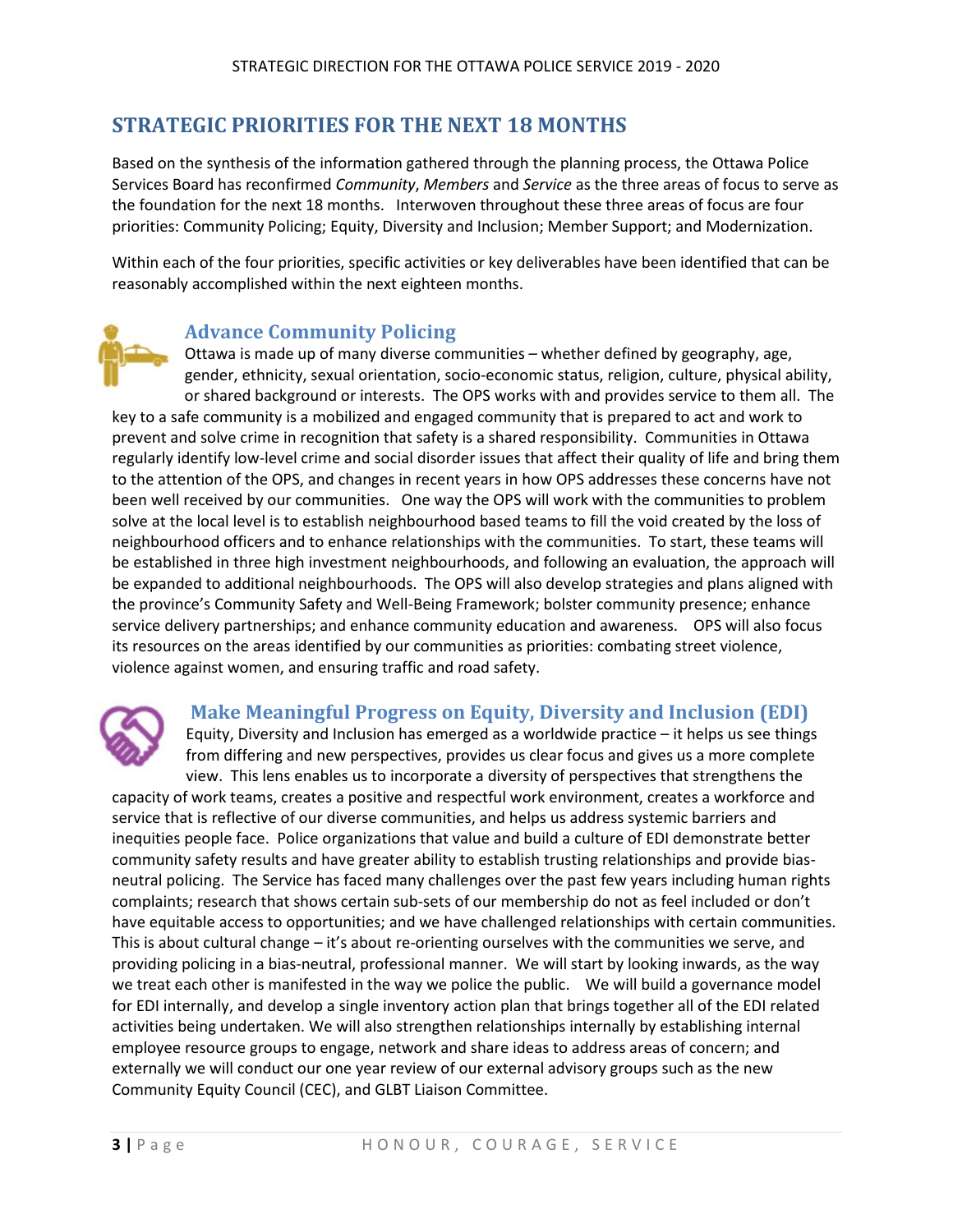

#### **Support Our Members**

Employee engagement is a heightened emotional and intellectual connection that an employee has for their job, organization, manager, or coworkers that in turn influences them to apply additional discretionary effort to their work. Although steps have been taken over the past

three years to improve on areas identified by our Members, change takes time, and the research shows that the OPS has work to do in this area. It is time to monitor recent changes to key areas identified by the Members, and make further refinements as necessary. Specific areas of focus include the sworn staffing allocation model, and tools and processes to ensure equitable access to training and development opportunities. It is also time to mend relationships internally and with our Associations, and communicate changes as well as information on topical areas, at the right time, and in the right way.

Members are our most valued resource and they need to be healthy and resilient in order to provide effective service to our communities. Shift work and exposure to difficult and challenging situations can affect our Members' physical, mental, emotional, spiritual and familial health and wellness. Wellness is a balanced whole-person approach to overall health, and our focus through the Wellness Strategy is on prevention through programs (e.g. Early Intervention), providing supports (e.g., Peer Support, and member and family events), reducing stigma (e.g., mental health and accommodations), and research (e.g., fatigue management). During the planning period, the Real You Program will be evaluated to ensure it continues to be an effective support to Members and their families.



#### **Modernize the Work Environment**

Modernization is about changing where and how employees work so they can be as productive as possible in delivering service to our communities. It includes technology, tools, equipment,

facilities and processes. The OPS will continue to implement the Technology Modernization Roadmap. The Service will also continue to address issues associated with critical equipment such as police radios, prepare for the impact of technology on 9-1-1 services, and improve how the public reports non-emergency incidents online. Our work spaces will continue to evolve, and planning and development activities related to a new South Campus will continue in order to provide additional deployment capacity throughout the City. To address budgetary constraints and improve service delivery, the Service will explore opportunities for potential partnerships with City departments.